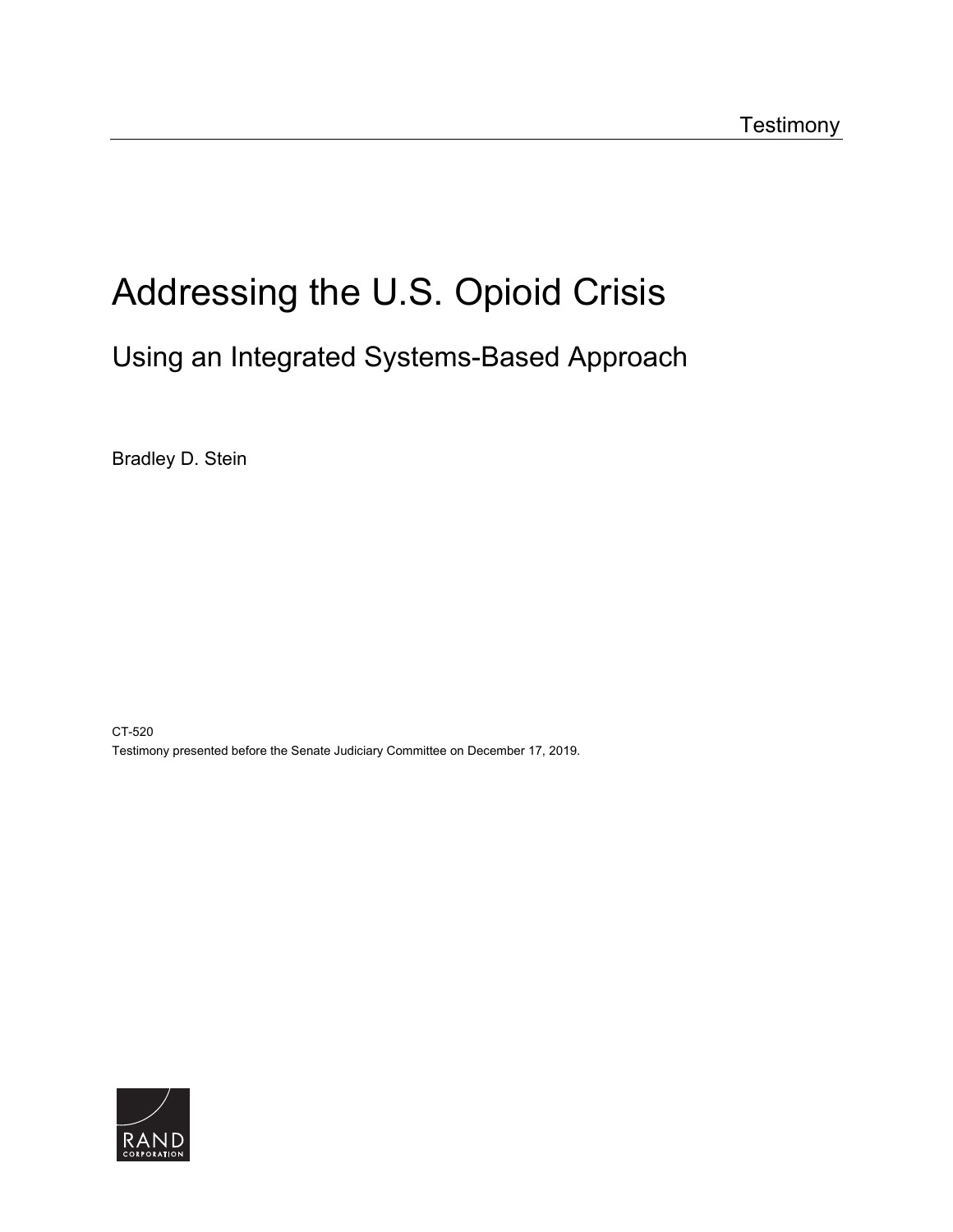For more information on this publication, visit [www.rand.org/pubs/testimonies/CT520.html](http://www.rand.org/pubs/testimonies/CT520.html) 

**Testimonies** 

RAND testimonies record testimony presented or submitted by RAND associates to federal, state, or local legislative committees; government-appointed commissions and panels; and private review and oversight bodies.

> Published by the RAND Corporation, Santa Monica, Calif. © Copyright 2019 RAND Corporation RAND<sup>®</sup> is a registered trademark.

Limited Print and Electronic Distribution Rights

This document and trademark(s) contained herein are protected by law. This representation of RAND intellectual property is provided for noncommercial use only. Unauthorized posting of this publication online is prohibited. Permission is given to duplicate this document for personal use only, as long as it is unaltered and complete. Permission is required from RAND to reproduce, or reuse in another form, any of its research documents for commercial use. For information on reprint and linking permissions, please visit [www.rand.org/pubs/permissions.html.](http://www.rand.org/pubs/permissions.html)

[www.rand.org](http://www.rand.org)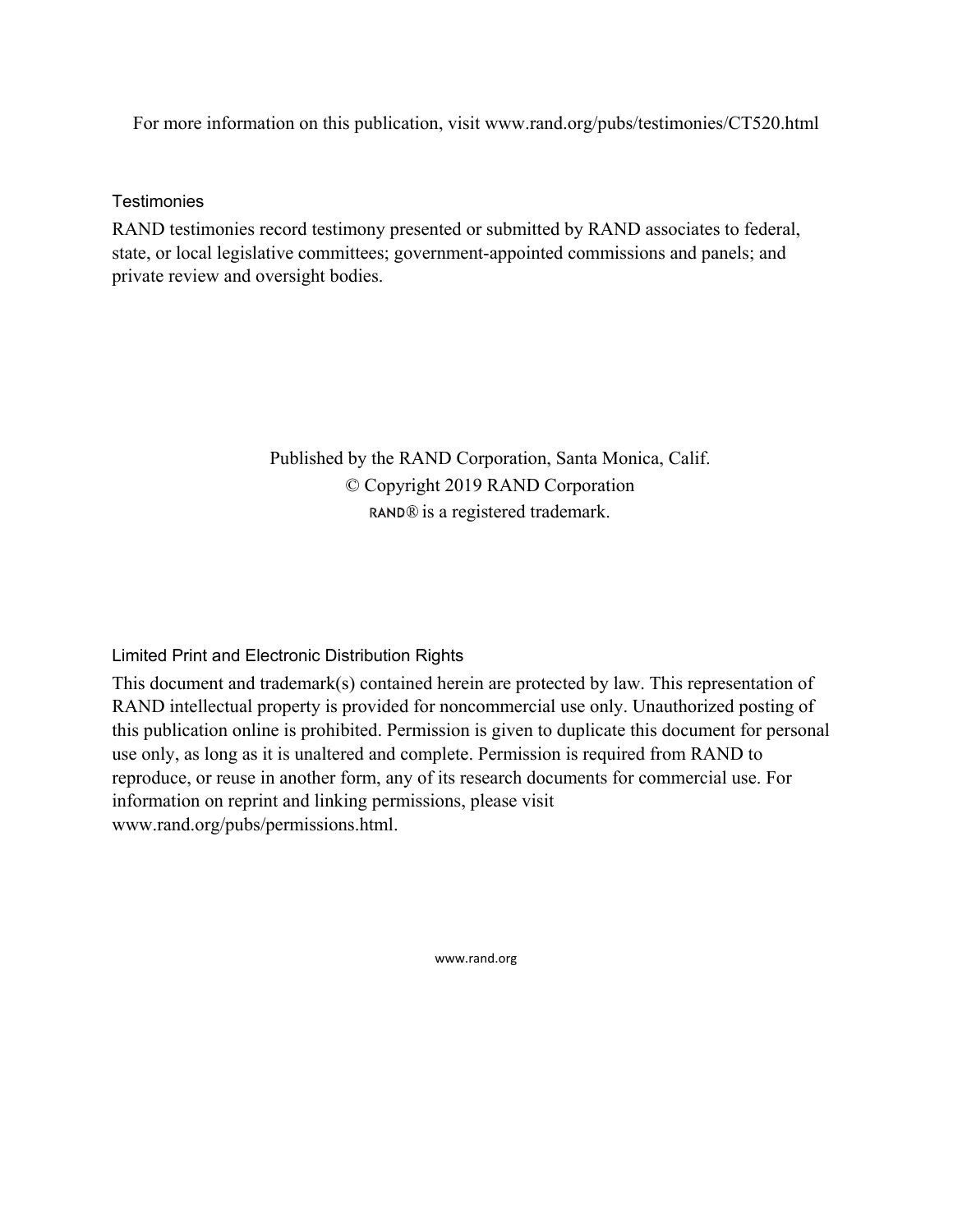#### *Addressing the U.S. Opioid Crisis: Using an Integrated Systems-Based Approach*

Testimony of Bradley Stein<sup>1</sup> The RAND Corporation<sup>2</sup>

Before the Committee on the Judiciary United States Senate

December 17, 2019

hank you Chairman Graham, Ranking Member Feinstein, and distinguished members of the committee for allowing me to testify on opportunities to improve the government's  $\Box$  response to the opioid crisis. I am a senior physician policy researcher at the RAND Corporation, where I serve as director of the National Institutes of Health (NIH)–funded RAND-University of Southern California Schaeffer Opioid Policy Tools and Information Center. The views I share today are based on work that my RAND colleagues and I are undertaking as part of Opioids Uncharted, an internally funded RAND initiative to map the unexplored consequences of America's opioid crisis, as well as on our NIH-funded work, which examines the effects of different state and federal approaches on the opioid crisis. T

In addition to my research, I am a practicing child and adolescent psychiatrist in Western Pennsylvania, one of the regions that has been greatly affected by the opioid crisis. Many of the children I treat are children of the crisis, whose parents, aunts and uncles, and siblings can be counted among its victims. Many of the challenges their families faced are ones with which we are all familiar. A father developing an addiction after being liberally prescribed opioid pain medications for a minor surgical procedure, when three days' worth would have been more appropriate. A grandparent of one of my patients trying desperately to get treatment for her daughter struggling with opioid addiction, only to be placed on waiting lists for weeks for a buprenorphine prescriber or a slot in a methadone clinic.

But confronting the crisis is not just about better pain management or treatment for opioid use disorder. My clinical work opened my eyes to how the opioid crisis involves multiple systems throughout our society. I think of the crisis as an ecosystem. While many of our more

 $\overline{a}$ 

 $<sup>1</sup>$  The opinions and conclusions expressed in this testimony are the author's alone and should not be interpreted as</sup> representing those of the RAND Corporation or any of the sponsors of its research.

 $2$  The RAND Corporation is a research organization that develops solutions to public policy challenges to help make communities throughout the world safer and more secure, healthier and more prosperous. RAND is nonprofit, nonpartisan, and committed to the public interest.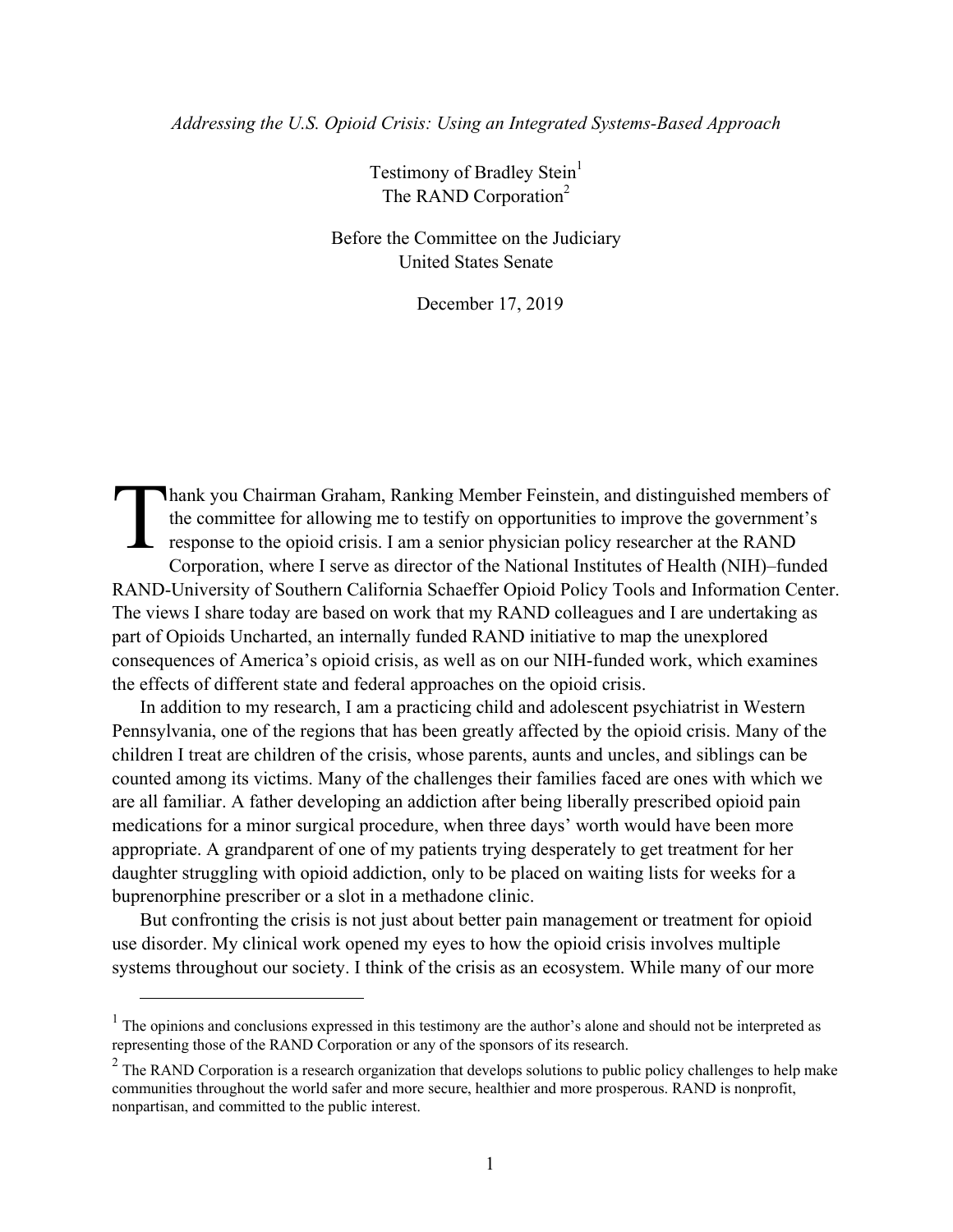widely adopted policy levers focus on individuals at highest risk for opioid misuse or opioid use disorder and focus on the role of the health care system, a much broader swath of the population and public systems is affected. These systems interconnect, often in unexpected ways. Understanding broader effects and the potential unintended consequences of opioid-related interventions is essential if we are to confront this crisis successfully.

In this testimony, I would like to emphasize three basic ideas. First, we have made substantial progress on many fronts that have been a focus of policy efforts, including reducing opioid analgesic prescribing and increasing access to effective treatment for opioid use disorder. However, we still have a long way to go, and we must do a better job addressing the unintended consequences of some of our efforts. Second, our focus on relatively narrow targets means we often miss a broader range of consequences, and, as a result, we fail to establish a more holistic approach, which could ensure longer-lasting, broader effects. Third, addressing the opioid crisis with an integrated systems-based approach requires not just changing our thinking but also integrating data sources and improving communication across agencies and systems.

# Opioid Prescribing Policy and Access to and Quality of Treatment

I will begin with opioid prescribing policy and treatment for opioid use disorder.

#### *Opioid Prescribing Policy*

Over the last decade, we have made great strides in curbing clinically questionable prescribing and availability of opioid analgesics. The number of opioid pain pills prescribed has been declining since 2012, contributing to a much slower rise in fatal overdoses from pain pills compared with overdoses from heroin or such illegal synthetic opioids as fentanyl.<sup>3</sup> Multiple efforts have likely contributed to these decreases, including prescription drug monitoring programs that are required to be used by prescribers and pharmacists, clinical guidelines on prescribing opioids for chronic pain, and reformulation of OxyContin to prevent misuse.<sup>4</sup> These efforts must continue, coupled with increased efforts to improve nonopioid and nonpharmacological approaches to pain management more generally.

However, some of these efforts have had unintended consequences. Opioids are an important tool in treating pain, and opioid prescribing—even chronic opioid prescribing—is sometimes

<sup>&</sup>lt;sup>3</sup> Centers for Disease Control and Prevention, "Prescription Opioids: Prescribing Practices," webpage, last reviewed August 13, 2019; Kaiser Family Foundation, "State Health Facts: Opioid Overdose Deaths by Type of Opioid," webpage, undated.

<sup>&</sup>lt;sup>4</sup> A. S. B. Bohnert, G. P. Guy, Jr., and J. L. Losby, "Opioid Prescribing in the United States Before and After the Centers for Disease Control and Prevention's 2016 Opioid Guideline," *Annals of Internal Medicine*, Vol. 169, No. 6, September 18, 2018, pp. 367–375; G. M. Franklin, J. Mai, J. Turner, M. Sullivan, T. Wickizer, and D. Fulton-Kehoe, "Bending the Prescription Opioid Dosing and Mortality Curves: Impact of the Washington State Opioid Dosing Guideline," *American Journal of Industrial Medicine*, Vol. 55, No. 4, April 2012, pp. 325–331; B. C. Sun, N. Lupulescu-Mann, C. J. Charlesworth, D. M. Hartung, R. A. Dayo, and John McConnell, "Impact of Hospital 'Best Practice' Mandates on Prescription Opioid Dispensing After an Emergency Department Visit," *Academic Emergency Medicine*, Vol. 24, No. 8, August 2017, pp. 905–913; T. M. Haegerich, C. M. Jones, P. O. Cote, A. Robinson, and L. Ross, "Evidence for State, Community and Systems-Level Prevention Strategies to Address the Opioid Crisis," *Drug and Alcohol Dependence*, November 1, 2019.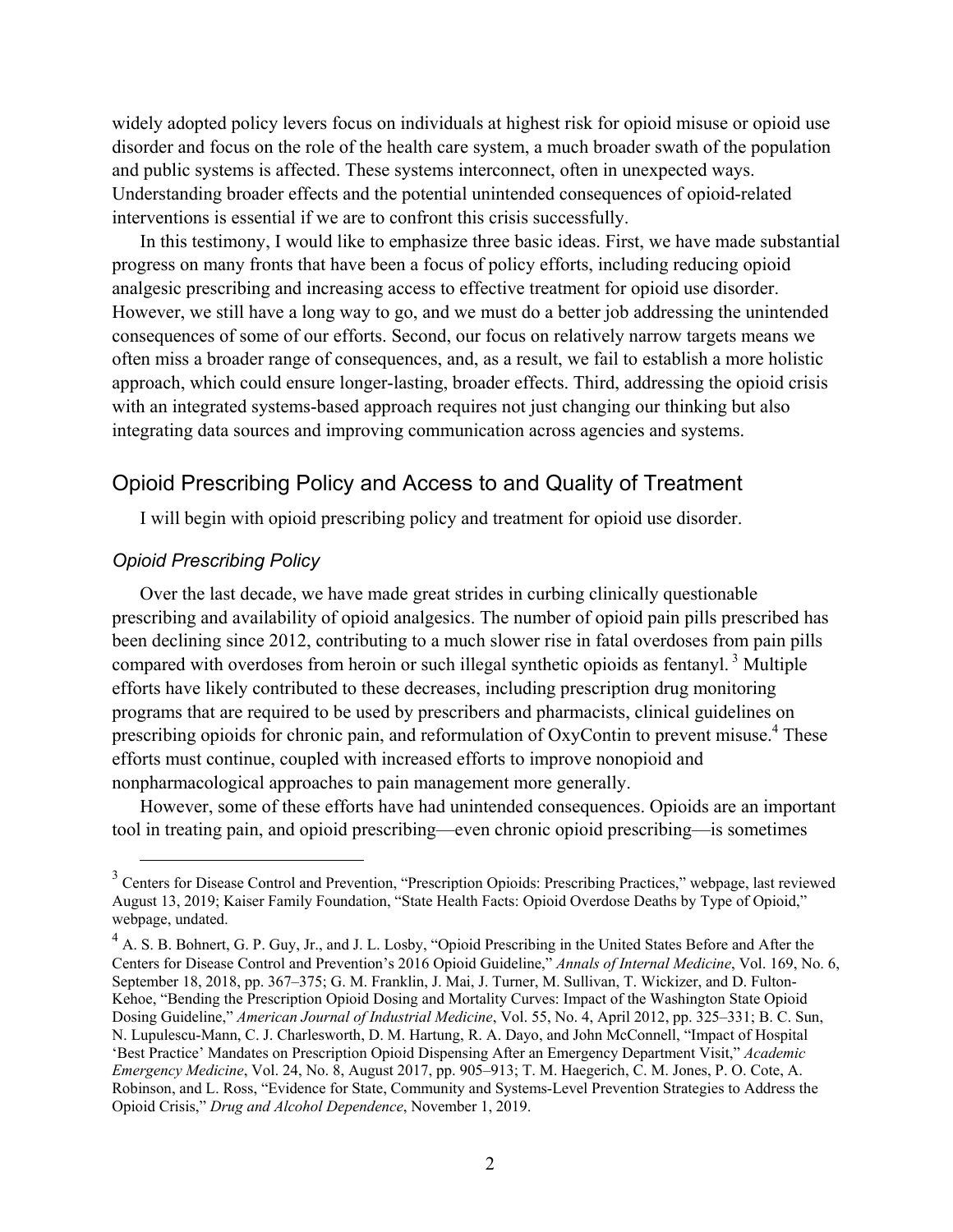appropriate. But, concerned about the potential harms, many physicians now choose not to write new opioid prescriptions at all, a reaction that may not be in the best interests of all patients.<sup>5</sup> We have also fallen short in supporting many patients with chronic pain whose sustained treatment with opioids has enabled them to function in and contribute to society. Some patients on chronic opioid treatment for pain might be tapered off opioids too quickly, and some even find it difficult to be accepted by a new primary care physician when their current one retires.<sup>6</sup> These disruptions in chronic illness care potentially increase the likelihood of worse outcomes, such as emergency department visits and hospitalizations.

We also know that suddenly disrupting the supply of opioid pain medication can have undesirable spillover consequences. A prominent example is the 2010 reformulation of OxyContin. The reformulation was intended to make the drug harder to misuse, but many individuals who had been misusing OxyContin switched to illegal heroin, resulting in a spike in heroin overdoses and a subsequent rapid rise in cases of hepatitis  $C<sup>7</sup>$ 

We must pay attention to these unintended consequences and mitigate them—but that should not stop us from sustaining and building on our success in decreasing the availability of opioid pain pills that can be diverted and misused. Many people's first experience misusing opioids is with pain pills, not with heroin or fentanyl, and reducing the number of opioid pain pills available for misuse will reduce the flow of individuals developing opioid use disorder. $8$ 

In the near term, we should increase use of nonopioid pain management approaches and strive to curb clinically questionable prescribing. A teenager having her wisdom teeth removed should not automatically get an opioid prescription. In the longer term, we need to invest in developing and increasing the availability of effective, nonaddictive approaches to pain management—not just developing new drugs, but also other approaches, such as making physical therapy more accessible.

Pain is one of the most prevalent and disabling conditions in our society. Unfortunately, it is not going away: Chronic pain affects one of five U.S. adults; for one of every 12, it is severe

<sup>&</sup>lt;sup>5</sup> W. Zhu, M. E. Chernew, T. B. Sherry, and N. Maestas, "Initial Opioid Prescriptions Among U.S. Commercially Insured Patients, 2012–2017," *New England Journal of Medicine*, Vol. 380, No. 11, March 14, 2019, pp. 1043– 1052.

<sup>6</sup> J. J. Fenton, A. L. Agnoli, G. Xing, L. Hang, A. E. Altan, D. J. Tancredi, A. Jerant, and E. Magnan, "Trends and Rapidity of Dose Tapering Among Patients Prescribed Long-Term Opioid Therapy, 2008–2017," *JAMA Network Open*, Vol. 2, No. 11, November 1, 2019; P. A. Lagisetty, N. Healy, C. Garpestad, M. Jannausch, R. Tipirneni, and A. S. B. Bohnert, "Access to Primary Care Clinics for Patients with Chronic Pain Receiving Opioids," *JAMA Network Open*, Vol. 2, No. 7, July 3, 2019.

<sup>&</sup>lt;sup>7</sup> D. Powell, A. Alpert, and R. L. Pacula, "A Transitioning Epidemic: How the Opioid Crisis Is Driving the Rise in Hepatitis C," *Health Affairs*, Vol. 38, No. 2, February 2019, pp. 287–294; A. Alpert, D. Powell, and R. L. Pacula, "Supply-Side Drug Policy in the Presence of Substitutes: Evidence from the Introduction of Abuse-Deterrent Opioids," *American Economic Journal: Economic Policy*, Vol. 10, No. 4, 2018, pp. 1–35.

<sup>&</sup>lt;sup>8</sup> C. M. Jones, "Heroin Use and Heroin Use Risk Behaviors Among Nonmedical Users of Prescription Opioid Pain Relievers—United States, 2002–2004 and 2008–2010," *Drug and Alcohol Dependence*, Vol. 132, No. 1–2, September 1, 2013, pp. 95–100.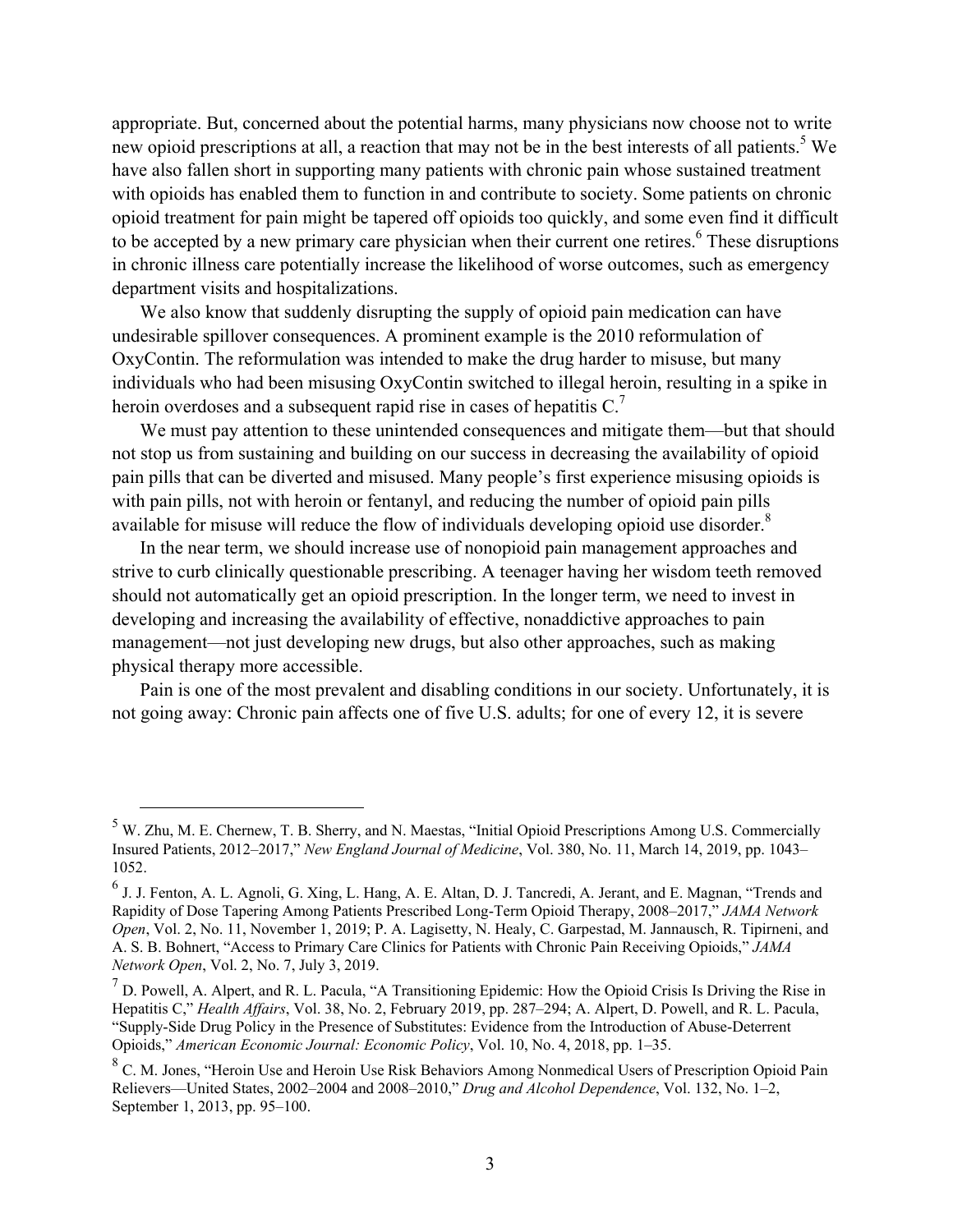enough to limit their routine activities on most days.<sup>9</sup> As long as the burden of pain remains high, so will the need for effective, nonopioid pain management approaches.

#### *Treatment*

If we reduce access to prescription opioids without providing effective treatment for individuals struggling with opioid addiction or dependence, we will trigger unintended consequences as some individuals turn to illicit opioids. Realistically, no matter how successfully we reduce access to opioid pain pills that can be misused and curb illicit opioids that can be purchased on our streets, some individuals will develop an opioid use disorder. Because opioid use disorder is a chronic, relapsing disorder, many of them will require lifelong treatment.

Patients who receive longer-term treatment with safe and effective medications for opioid use disorder, such as methadone, buprenorphine, and extended-release naltrexone, have better treatment outcomes.10 We have made progress in improving access to medication treatment for opioid use disorder, as well as in the quality of such treatment. Significant effort has been devoted to increasing the number of clinicians who complete the brief training that provides a DEA waiver that allows them to prescribe buprenorphine. The Comprehensive Addiction and Recovery Act expanded the pool of potential prescribers by enabling nurse practitioners (NPs) and physician assistants (PAs) to receive buprenorphine waivers. The surge of NPs and PAs obtaining waivers is increasing the availability of effective treatment in many rural communities that have severe shortages of physicians.<sup>11</sup> In many cases, these are the same communities hard hit by the opioid crisis.

Training clinicians to prescribe buprenorphine is an important first step, as is expanding the workforce in the specialty substance use disorder treatment system. However, federal investments, such as resources provided by the 21st Century Cures State Targeted Response grants and through Medicaid, are essential to further expand access to effective treatment. These investments can support network development, linking buprenorphine-prescribing primary care providers and providers in specialty substance-use disorder treatment clinics. These specialty clinics can offer primary care providers clinical support, consultation, and an option to promptly refer patients who require greater clinical expertise. These networking approaches, first used on a wide scale in Vermont, are now being implemented in a number of states.<sup>12</sup> Increasing federal

<sup>9&</sup>lt;br><sup>9</sup> J. Dahlhamer, J. Lucas, C. Zelaya, R. Nahin, S. Mackey, L. DeBar, R. Kerns, M. Von Korff, L. Porter, and C. Helmick, "Prevalence of Chronic Pain and High-Impact Chronic Pain Among Adults—United States, 2016," *Morbidity and Mortality Weekly Report*, Vol. 67, No. 36, September 14, 2018, pp. 1001–1006.

<sup>10</sup> National Academies of Sciences Engineering and Medicine, *Medications for Opioid Use Disorder Save Lives*, Washington, D.C.: The National Academies Press, 2019.

<sup>&</sup>lt;sup>11</sup> M. L. Barnett, D. Lee, and R. G. Frank, "In Rural Areas, Buprenorphine Waiver Adoption Since 2017 Driven by Nurse Practitioners and Physician Assistants," *Health Affairs*, Vol. 38, No. 12, December 2019, pp. 2048–2056.

<sup>&</sup>lt;sup>12</sup> J. R. Brooklyn and S. C. Sigmon, "Vermont Hub-And-Spoke Model of Care for Opioid Use Disorder: Development, Implementation, and Impact," *Journal of Addiction Medicine*, Vol. 11, No. 4, July–August 2017, pp. 286–292; G. M. Miele, L. Caton, T. E. Freese, M. McGovern, K. Darfler, V. P. Antonini, M. Perez, and R. Rawson, "Implementation of the Hub and Spoke Model for Opioid Use Disorders in California: Rationale, Design and Anticipated Impact," *Journal of Substance Abuse Treatment*, Vol. 108, 2020, pp. 20–25; MaineHealth,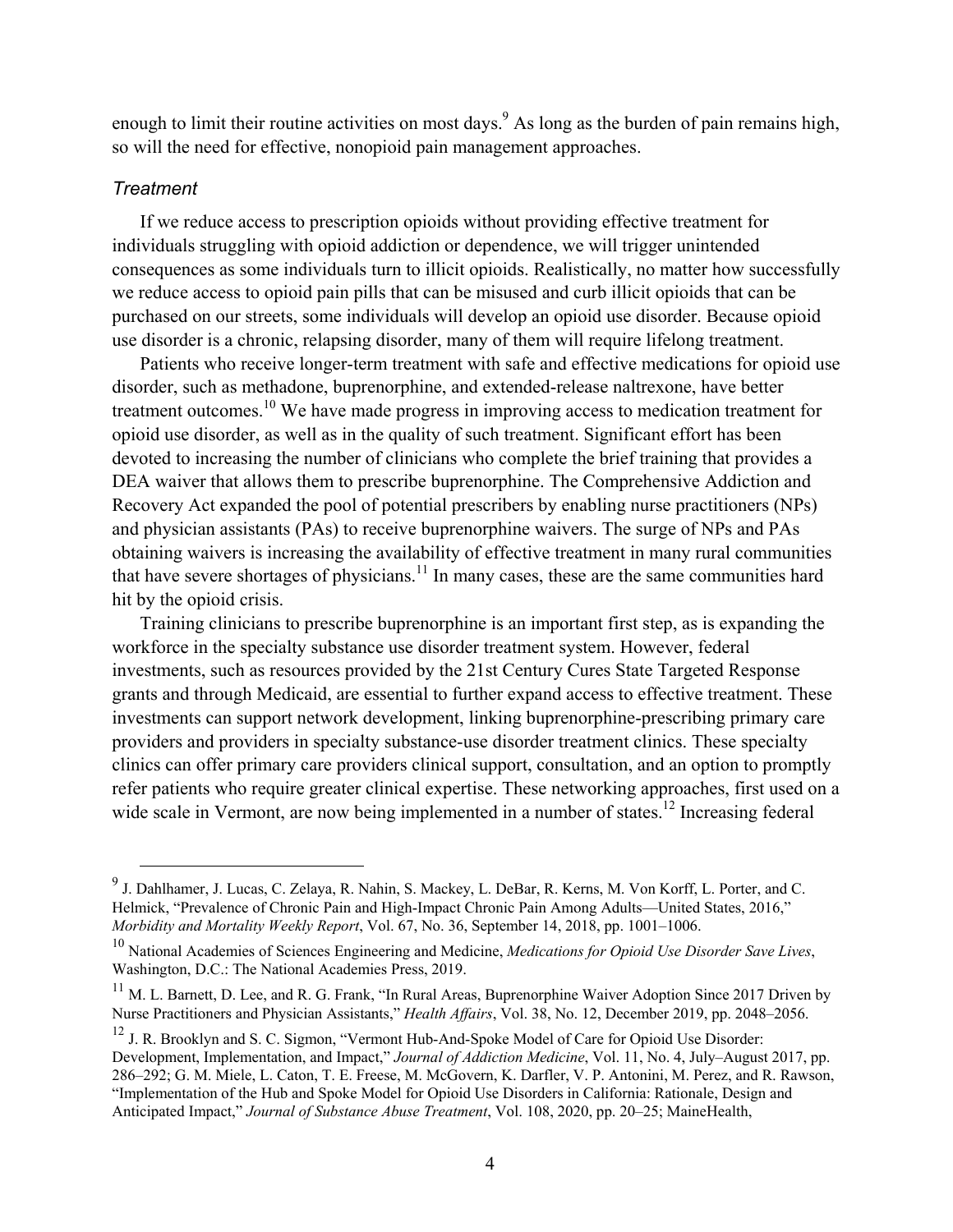investments in such approaches appears to be one of the most promising ways to substantially expand access to effective treatment for opioid use disorder.<sup>13</sup>

Thanks to these and other efforts, more individuals who need treatment are getting it. Nevertheless, more than 70 percent of the over 2 million Americans struggling with opioid addiction are not getting treatment.<sup>14</sup> Those who do find treatment might have called multiple providers before finding one willing to treat them, or they might have spent weeks on waiting lists. Only one quarter of adults and fewer than 1 in 50 teens in specialty treatment have received medications like methadone and buprenorphine, which can cut rates of fatal overdoses in half.<sup>15</sup>

There are several steps we can take to narrow this gap. Our medical education system can play an important role. Many training programs have increased the amount of time devoted to training medical residents to treat addiction, many residency programs are now routinely training their residents to prescribe buprenorphine, and some medical schools are providing buprenorphine training to their students. We can expand such efforts. For example, all primary care and emergency department training programs could devote one day of their multiyear programs to train their over  $15,000$  residents to prescribe buprenorphine.<sup>16</sup> Such targeted training could alleviate the stigma associated with treating individuals for substance use disorder. In just three years, this single change would increase the number of physicians who have been waivered to prescribe buprenorphine by over 50 percent.<sup>17</sup>

But we must to do more. Because of the stigma against illicit drug use and our historical approach to treating substance use disorders, many individuals seeking treatment confront unnecessary barriers or attend clinics that use ineffective approaches. Buprenorphine and methadone are the gold-standard treatment for opioid use disorder, but prior authorization is still often required for these lifesaving medications, and abstinence-only clinics, which require a patient to stop these medications before they can participate in counseling or therapy, still exist.<sup>18</sup>

14 Center for Behavioral Health Statistics and Quality, *2017 National Survey on Drug Use And Health: Detailed Tables*, Rockville, Md,: Substance Abuse and Mental Health Services Administration, 2018.

<sup>15</sup> K. A. Feder, N. Krawczyk, and B. Saloner, "Medication-Assisted Treatment for Adolescents in Specialty Treatment for Opioid Use Disorder," *Journal of Adolescent Health*, Vol. 60, No. 6, June 2017, pp. 747–750; M. R. Larochelle, D. Bernson, T. Land, T. J. Stopka, N. Wang, Z. Xuan, S. M. Bagley, J. M. Liebschutz, and A,. Y. Walley, "Medication for Opioid Use Disorder After Nonfatal Opioid Overdose and Association with Mortality: A Cohort Study," *Annals of Internal Medicine*, Vol. 169, No. 3, August 7, 2018, pp. 137–145.

<sup>16</sup> National Resident Matching Program, "2017 NRMP Main Residency Match the Largest Match on Record," webpage, March 17, 2017.

 $17$  Substance Abuse and Mental Health Services Administration, "Practitioner and Program Data," webpage, undated.

<sup>18</sup> D. M. Hartung, K. Johnston, J. Geddes, G. Leichtling, K. C. Priest, and P. T. Korthuis, "Buprenorphine Coverage in the Medicare Part D Program for 2007 to 2018," *JAMA*, Vol. 321, No. 6, February 12, 2019, pp. 607–609.

<sup>&</sup>quot;Implementing a Hub and Spoke Treatment Model in Our Communities," webpage, undated; Washington State Health Care Authority, "Washington State Hub and Spoke Project," webpage, 2019.

<sup>&</sup>lt;sup>13</sup> R. Rawson, S. J. Cousins, M. McCann, R. Pearce, and A. Van Donsel, "Assessment of Medication for Opioid Use Disorder as Delivered Within the Vermont Hub and Spoke System," *Journal of Substance Abuse Treatment*, Vol. 97, February 2019, pp. 84–90; C. M. Shea, A. K. Gertner, and S. L. Green, "Barriers and Perceived Usefulness of an Echo Intervention for Office-Based Buprenorphine Treatment for Opioid Use Disorder in North Carolina: A Qualitative Study," *Substance Abuse*, December 6, 2019, pp. 1–11.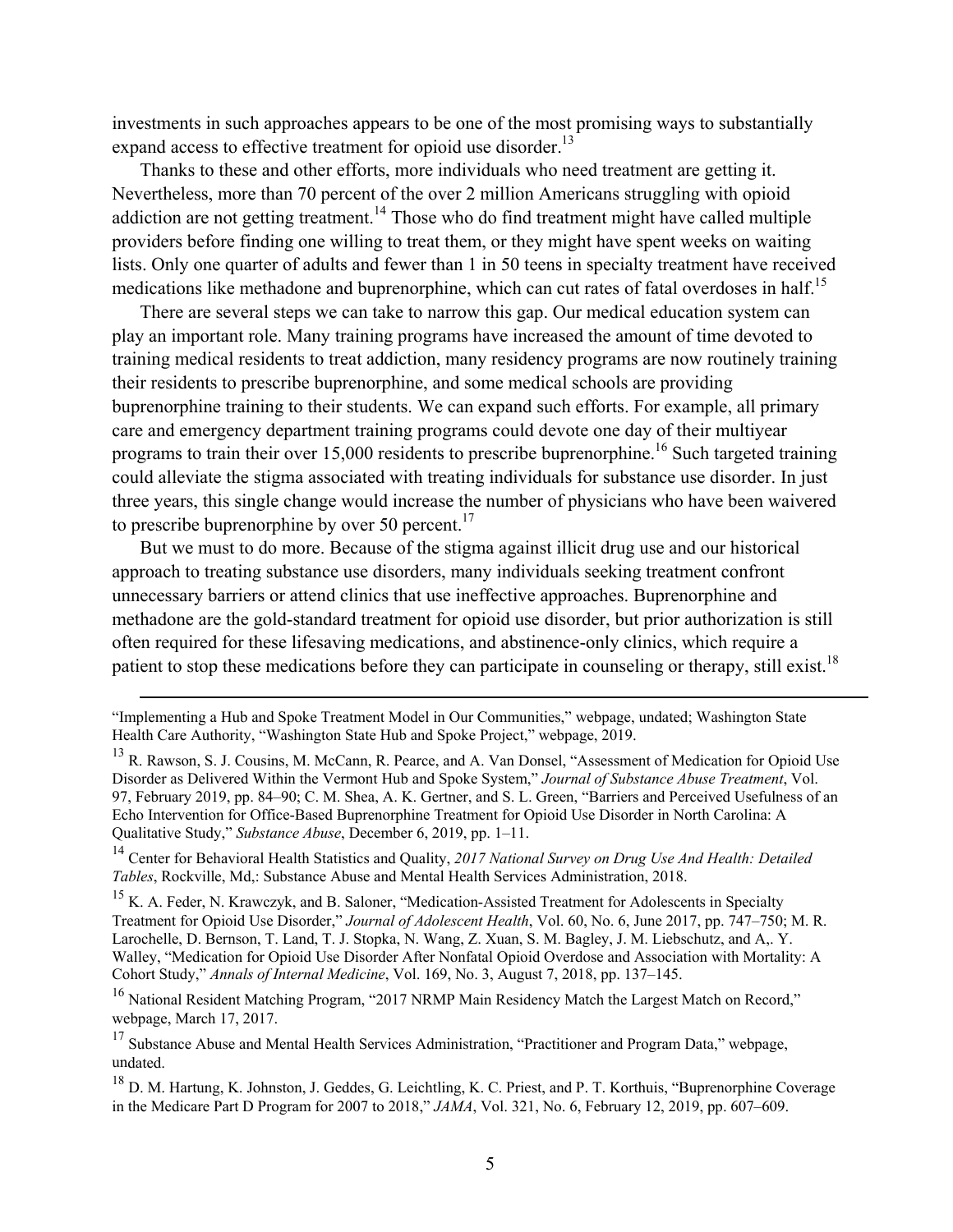Banning prior authorizations for buprenorphine and methadone would remove one important barrier to treatment, as would ensuring that no health care organization receiving public dollars could require an individual to discontinue an effective treatment for opioid use disorder before receiving care. Can you imagine telling individuals with diabetes that they needed to stop their insulin before participating in a weight-loss program?

It is especially important to expand access to treatment among groups at highest risk for opioid use disorder and overdose, such as individuals in the criminal justice system. Approximately half of incarcerated individuals have a substance use disorder. Incarcerated individuals have 12 times the risk of death in the first two weeks after release, and fatal overdoses are the most common cause of those deaths.<sup>19</sup> For those recently released from incarceration, seeking help in an already overwhelmed treatment system is particularly challenging. Initiating medication treatment for opioid use disorder before release can help, as can connecting newly released prisoners to treatment programs in their communities.<sup>20</sup> Although offering medication treatment to inmates is not yet widespread, such effective interventions are now routine in some places such as Rhode Island, and communities around the country are trying different ways to treat incarcerated individuals either before or just after they are released.<sup>21</sup> Such approaches have been shown to decrease risk of overdose, crime, and other harms.<sup>22</sup> The NIH has recently launched a national study to learn which of these approaches are most effective and how to improve them.

Criminal justice agencies are also responding before arrest, sentencing, and incarceration. Prearrest diversion strategies, such as Law Enforcement Assisted Diversion (LEAD) and the Police Assisted Addiction and Recovery Initiative (PAARI) are being adopted in communities nationwide.<sup>23</sup> These strategies aim to connect individuals with substance use disorders to community-based treatment and deflect them from the justice system.. Preliminary studies

 <sup>19</sup> I. A. Binswanger, M. F. Stern, R. A. Deyo, P. J. Heagerty, A. Cheadle, J. G. Elmore, and T. D. Koepsell, "Release From Prison—A High Risk of Death for Former Inmates," *New England Journal of Medicine*, Vol. 356, No. 2, January 11, 2007, pp. 157–165.

<sup>20</sup> K. E. Moore, W. Roberts, H. H. Reid, K. M. Z. Smith, L. M. S. Oberleitner, and S. A. McKee, "Effectiveness of Medication Assisted Treatment for Opioid Use in Prison and Jail Settings: A Meta-Analysis and Systematic Review," *Journal of Substance Abuse Treatment*, Vol. 99, April 2019, pp. 32–43.

<sup>21</sup> A. Nunn, N. Zaller, S. Dickman, C. Trimbur, A. Nijhawan, and J. D. Rich, "Methadone and Buprenorphine Prescribing and Referral Practices in US Prison Systems: Results from a Nationwide Survey," *Drug and Alcohol Dependence*, Vol. 105, No. 1–2, November 1, 2009, pp. 83–88; C. Vestal, "At Rikers Island, A Legacy of Medication-Assisted Opioid Treatment," *Stateline*, May 23, 2016; T. C. Green, J. Clarke, L. Brinkley-Rubinstein, B. D. L. Marshall, N. Alexander-Scott, R. Boss, and J. D. Rich, "Postincarceration Fatal Overdoses After Implementing Medications for Addiction Treatment in a Statewide Correctional System," *JAMA Psychiatry*, Vol. 75, No. 4, April 1, 2018, pp. 405–407; J. Bronson, J. Stroop, S. Zimmer, and M. Berzofsky, "Drug Use, Dependence, and Abuse Among State Prisoners and Jail Inmates, 2007–2009," Washington, D.C.: U.S. Department of Justice, June 27, 2017.

<sup>22</sup> Moore et al., 2019; D. Hedrich, P. Alves, M. Farrell, H. Stover, L. Moller, and S. Mayet, "The Effectiveness of Opioid Maintenance Treatment in Prison Settings: A Systematic Review," Vol. 107, No. 3, *Addiction*, March 2012, pp. 501–517.

<sup>&</sup>lt;sup>23</sup> The Police Assisted Addiction and Recovery Initiative (PAARI), homepage, undated; B. Saloner, A. Alvanzo, A. Latimore, J. Sharfstein, S. Sherman, and D. Webster, *Ten Standards of Care: Policing and the Opioid Crisis*, Baltimore, Md.: Johns Hopkins University, 2018.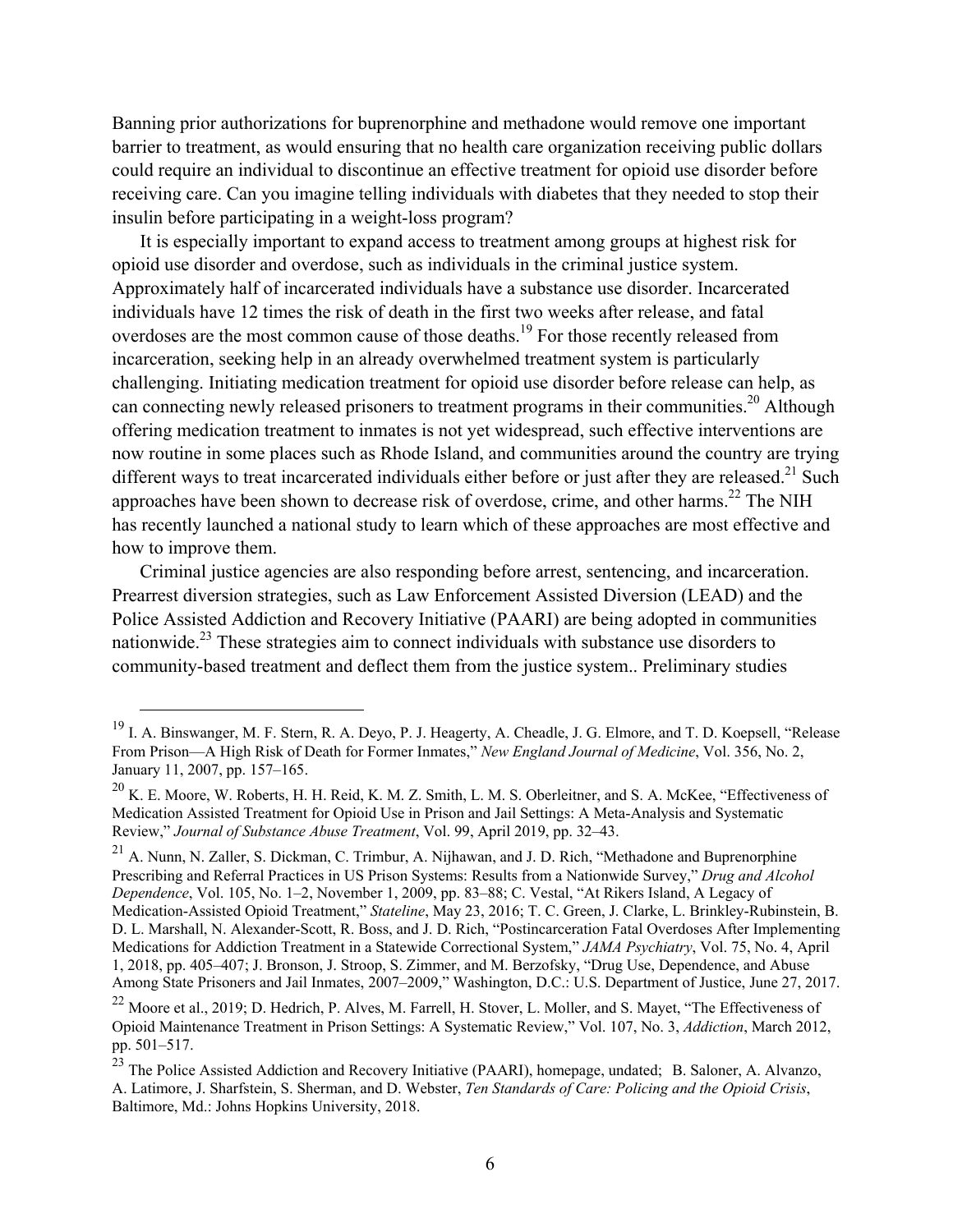suggest such approaches may decrease subsequent involvement in the criminal justice system and reduce legal costs, although further research is needed. $^{24}$ 

Drug courts and family drug courts are increasingly seen as a potential way to connect individuals and families to treatment, potentially diverting some individuals from incarceration. However, the treatment options available to those in such courts can vary widely. It is essential that those entering drug courts receive treatment consistent with current standards of care, including having access to the full range of medication treatments for opioid use disorder.<sup>25</sup>

### How Systems Interact in the Opioid Ecosystem

Although successful in many ways, the relative emphasis on policies that focus on opioid prescribing and treatment for substance use disorders obscures the more widely ranging consequences of the opioid crisis. Observing how the many parts of the opioid ecosystem interact—particularly in unexpected ways—has spurred us to broaden our perspective to consider a more multisystems-based approach that can provide innovative solutions. I will draw on examples of systems intended to protect infants and children, provide stable housing, and reduce harms associated with opioid misuse.

#### *Infants and Young Children*

Successful efforts to expand treatment for opioid use disorders must include ensuring access to effective treatment for pregnant women. Between 1999 and 2014, the prevalence of opioid use disorder among pregnant women delivering in hospitals rose more than 300 percent.<sup>26</sup> Infants whose mothers use opioids while pregnant are more likely to be born physically dependent on opioids. Ultimately the majority of these infants can thrive, but many of these babies require costly hospitalizations to treat their condition, and some may have developmental issues that require special education services when they reach school age.

In response to this harmful trend, some states have implemented policies punishing women who misused drugs during pregnancy. The punitive policies were presumably intended to deter pregnant women from using illicit drugs and minimize the number of infants with drug withdrawal. However, we found that these policies have the opposite effect.<sup>27</sup> States with punitive policies aimed at pregnant women saw *higher* rates of infants with drug withdrawal

<sup>&</sup>lt;sup>24</sup> S. E. Collins, H. S. Lonczak, and S. L. Clifasefi, "Seattle's Law Enforcement Assisted Diversion (Lead): Program Effects on Criminal Justice and Legal System Utilization and Costs," *Journal of Experimental Criminology*, Vol. 15, No. 2, 2019, pp. 201–211.

<sup>25</sup> H. Matusow, S. L. Dickman, J. D. Rich, C. Fong, D. M. Dumont, C. Hardin, D. Marlowe, and A. Rosenblum, "Medication Assisted Treatment in US Drug Courts: Results from a Nationwide Survey of Availability, Barriers And Attitudes," *Journal of Substance Abuse Treatment*, Vol. 44, No. 5, May–June 2013, pp. 473–480.

<sup>26</sup> S. C. Haight, J. Y. Ko, V. T. Tong, M. K. Bohm, and W. M. Callaghan, "Opioid Use Disorder Documented at Delivery Hospitalization—United States, 1999–2014," *Morbidity and Mortality Weekly Report*, Vol. 67, No. 31, August 10, 2018, pp. 845–849.

 $27$  L. J. Faherty, A. M. Kranz, J. Russell-Fritch, S. W. Patrick, J. Cantor, and B. D. Stein, "Association of Punitive and Reporting State Policies Related to Substance Use in Pregnancy with Rates of Neonatal Abstinence Syndrome," *JAMA Network Open*, Vol. 2, No. 11, November 1, 2019.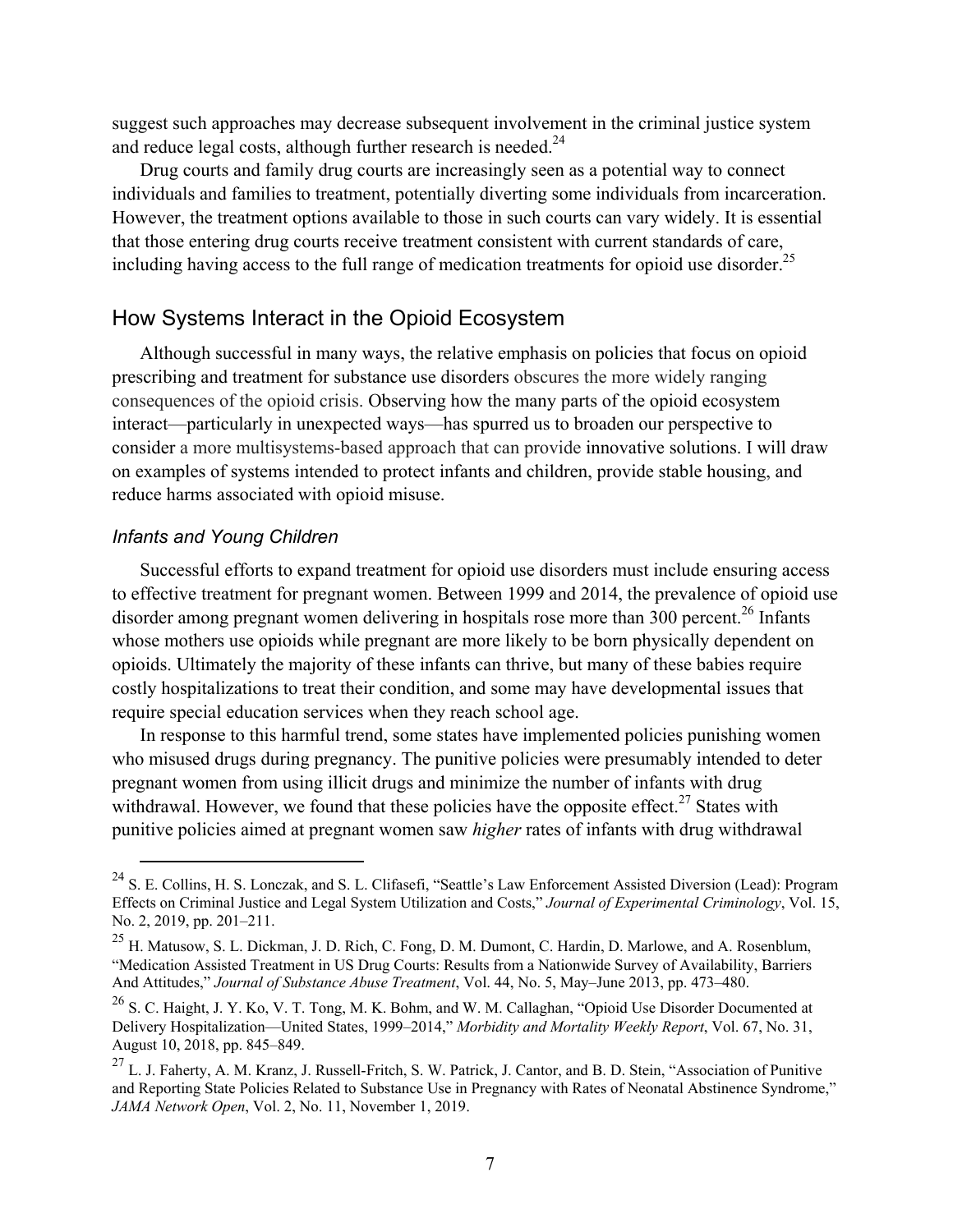after enacting these laws: pregnant women are likely deterred from seeking prenatal care and being identified with substance use disorders. Punitive policies might have seemed logical, but their outcome is both unintended and undesirable, with consequences rippling through many systems.

We must also ensure that our policies do not inadvertently harm the children of individuals who misuse opioids. Today, more than 1 percent of all the babies born in the United States are in foster care—more than half of them because of a parent's substance use. These 50,000 infants who have been removed from their parents are only a small fraction of the children living in the approximately 13 million households where a parent is misusing opioids. The uncertainty many of these children confront is existential. Lacking a safe, stable, and supportive environment in childhood, these children struggle more in school, and they have higher rates of mental health and addiction problems. In fact, these types of adverse childhood experiences are associated with higher rates of chronic medical problems throughout adulthood. Even if we could end the opioid crisis today, its impacts would still be felt for a generation.

In some situations, the parent's addiction, often complicated by mental health issues, is severe enough that children need to be removed for their own safety. But in many cases, parents and children do well in comprehensive family-based treatment programs—specialized programs that enable the family to stay together and often provide substance use disorder treatment, therapy, parenting skills training, life skills training, and job readiness education with the support of professional staff who ensure the safety of children while their parents and families achieve sobriety and recovery.<sup>28</sup>

Historically, welfare system regulations collided with this approach: the system could only pay for a child's care if the child were separated from their parents, but not when a child accompanied a parent to residential treatment. Fortunately, the Comprehensive Addiction and Recovery Act and the Families First Act contain provisions to keep families together while providing effective treatment to parents struggling with addiction. These acts are additional examples of how a multifaceted approach that funds coordination with systems beyond the health care and treatment systems can be fundamental to an effective response.

#### *Housing*

Stable housing is another area in which seemingly sensible rules clash with the realities of someone in recovery. Stable housing is often an essential element for successful recovery from addiction, but far too many families and children are homeless due to a parent's struggles with addiction. There are increasing efforts to provide public housing for homeless families, but the majority of these programs require sobriety. Relapse is a common part of opioid use disorder and its treatment, but even a single relapse involving illicit drugs can allow authorities to evict

 <sup>28</sup> Wilder Research and Volunteers of America, *Family-Based Residential Treatment: Directory of Residential Substance Use Disorder Treatment Programs for Parents with Children*, St. Paul, Minn.: Anne E. Casey Foundation, March 2019, updated July 2019.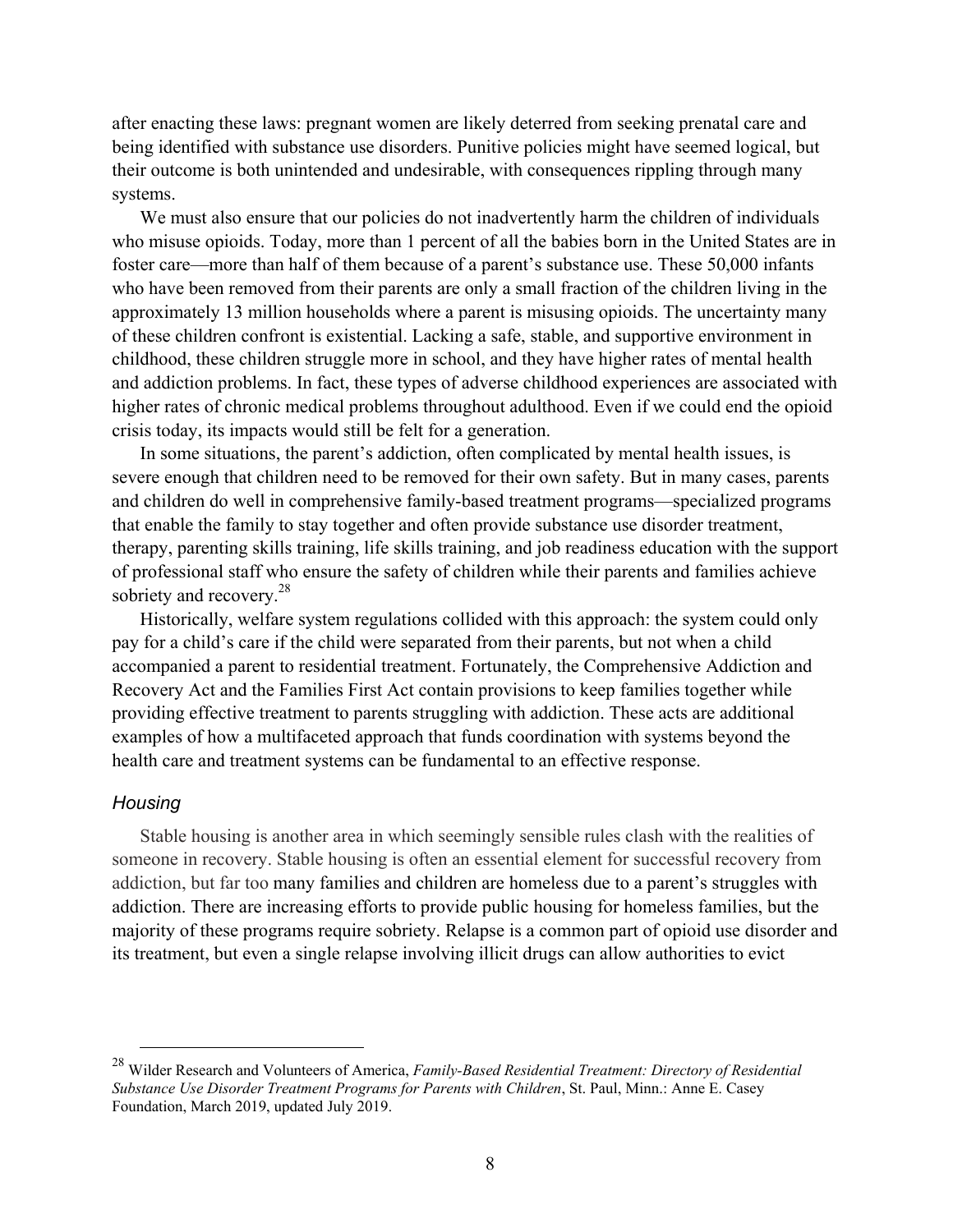individuals from federally subsidized housing, although public housing authorities have a great deal of discretion regarding such actions.<sup>29</sup>

Many communities are adopting a better approach. Housing First initiatives, which provide housing and case management support before requiring sobriety, have been shown to improve rates of recovery from substance use disorders. RAND colleagues have found that these efforts even save money: For every dollar invested in such a program, taxpayers saved \$1.20.<sup>30</sup>

#### *Reducing Injuries and Deaths from Opioid Abuse*

 In an effort to reduce the harms associated with opioid abuse, recent policies have made naloxone, an Food and Drug Administration–approved medication that can counter opioid overdose, readily available in most states without a prescription from an individual's own physician. The medication is covered by most major insurance plans, and its use among emergency medical service personnel has grown rapidly. Indeed, some individuals carry naloxone, knowing that they could save the life of someone who has overdosed.

However, these good intentions have an unexpected, unwelcome effect: Good Samaritans who carry naloxone might have difficulties in getting life insurance, because insurers review all recently prescribed medications as part of the underwriting process. Recently, an insurer denied coverage to a nurse who had a prescription for naloxone, ostensibly because the insurer assumed that she was misusing opioids. Furthermore, not all pharmacies provide ready access to naloxone. In a recent survey, fewer than one-third of chain pharmacy branches report that they provide the drug, a decision that may reflect the stigma associated with drug use and concern about the clientele that naloxone might bring to the pharmacy.<sup>31</sup>

Another aspect of promoting community health that merits a second look is the supervised consumption site—a place where people who use drugs can consume previously purchased drugs in a sterile environment under medical supervision. Such sites are an important component of Canada's response to opioid-related overdoses and have been implemented in at least ten other countries.32 Few studies have examined the population-level effects of these interventions; however, thousands of overdoses have been reversed at these sites, and there appears to be little

<sup>&</sup>lt;sup>29</sup> M. Curtis, S. Garlington, and L. Schottenfeld, "Alcohol, Drug, and Criminal History Restrictions in Public Housing," *Cityscape: A Journal of Public Policy Development and* Research, Vol. 15, No. 3, 2013, pp. 37–52.

<sup>30</sup> Sarah B. Hunter, Melody Harvey, Brian Briscombe, and Matthew Cefalu, *Evaluation of Housing for Health Permanent Supportive Housing Program*, Santa Monica, Calif.: RAND Corporation, RR-1694-BRC, 2017.

<sup>&</sup>lt;sup>31</sup> T. Puzantian and J. J. Gasper, "Provision of Naloxone Without a Prescription by California Pharmacists 2 Years After Legislation Implementation," *JAMA*, Vol. 320, No. 18, November 13, 2018, pp. 1933–1934; E. L. Thompson, P. S. S. Rao, C. Hayes, and C. Purtill, "Dispensing Naloxone Without a Prescription: Survey Evaluation of Ohio Pharmacists," *Journal of Pharmacy Practice*, Vol. 32, No. 4, August 2019, pp. 412–421; L. N. Bakhireva, A. Bautista, S. Cano, S. Shrestha, A. M. Bachyrycz, and T. H. Cruz, "Barriers and Facilitators to Dispensing of Intranasal Naloxone By Pharmacists," *Substance Abuse*, Vol. 39, No. 3, 2018, pp. 331–341.

<sup>32</sup> Beau Kilmer, Jirka Taylor, Jonathan P. Caulkins, Pam A. Mueller, Allison J. Ober, Bryce Pardo, Rosanna Smart, Lucy Strang, and Peter Reuter, *Considering Heroin-Assisted Treatment and Supervised Drug Consumption Sites in the United States*, Santa Monica, Calif.: RAND Corporation, RR-2693-RC, 2018; Health Canada, "Supervised Consumption Sites Explained," webpage, 2018.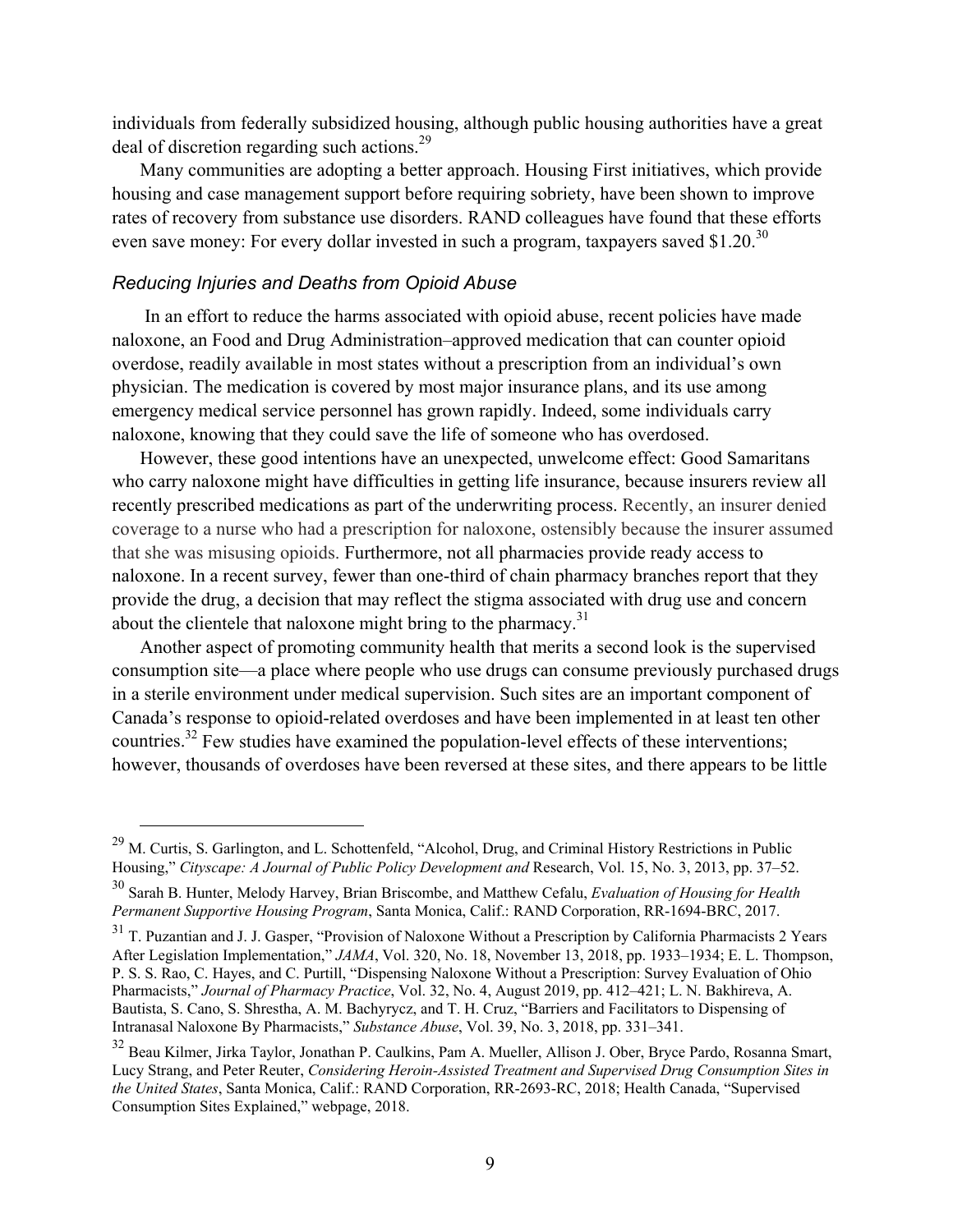basis for concern about adverse effects in communities where they operate.<sup>33</sup> Given the magnitude of the crisis, it may be time to examine if such sites can have a positive impact in the hardest-hit U.S. communities.

## An Integrated Systems Approach to Address the Opioid Crisis

I will conclude my testimony by suggesting that we need to change the way we think about, and plan to confront, the opioid crisis.

#### *Integrate and Improve Data Use*

Over the last two decades, the opioid crisis has evolved in terms of the nature of the drugs being misused, the communities affected, and the tools and approaches that we use to respond. We could react to changes more quickly, and respond more effectively at the community level, if we better understood the ripple effects of the crisis across the ecosystem. Currently, there is insufficient information to guide our actions.

One approach to gathering the requisite information could exploit the fact that individuals and families affected by the crisis often touch multiple systems. Many states are working to improve their use of data with respect to the opioid crisis, and a number of states are seeking to better understand the timing and patterns of interactions between a range of systems and opioidaffected individuals and their families. States are integrating data at the individual level across multiple systems, including child welfare, housing and social services to highlight interconnections, provide new insights, and facilitate better-coordinated, more-effective state and local responses.

In my own state of Pennsylvania, the Opioid Data Dashboard currently aggregates data from multiple systems, including the Departments of Health, Human Services, and Corrections. The information has helped local stakeholders better understand the impact of the crisis on children and families and the incidence of physical illnesses related to illicit opioid use, such as HIV and hepatitis C. State officials attribute some of the 18-percent decrease in overdose deaths to the resulting improvement in cross-agency data sharing.

Other states are using similar approaches. By integrating health care, behavioral health, adult corrections, juvenile justice, and mortality data, Maryland has been able to develop algorithms identifying individuals at greater risk of overdose.<sup>34</sup> In Massachusetts, probably the state with the most sophisticated data system, the linked data currently include information from 16 systems, including opioid-prescribing data from the prescription drug monitoring program; substance abuse and mental health treatment systems; all-payer health insurance claims covering outpatient care, hospitals, and emergency departments; emergency medical services; and jail and prison, drug testing, child welfare, and birth and death records. More data sources continue to be added.

<sup>&</sup>lt;sup>33</sup> J. P. Caulkins, B. Pardo, and B. Kilmer, "Supervised Consumption Sites: A Nuanced Assessment of the Causal Evidence," *Addiction*, July 16, 2019.

<sup>34</sup> M. D. Eisenberg, B. Saloner, N. Krawczyk, L. Ferris, K. E. Schneider, B. C. Lyons, and J. P. Weiner, "Use of Opioid Overdose Deaths Reported in One State's Criminal Justice, Hospital, and Prescription Databases to Identify Risk of Opioid Fatalities," *JAMA Internal Medicine*, Vol. 179, No. 7, July 1, 2019, pp. 980–982.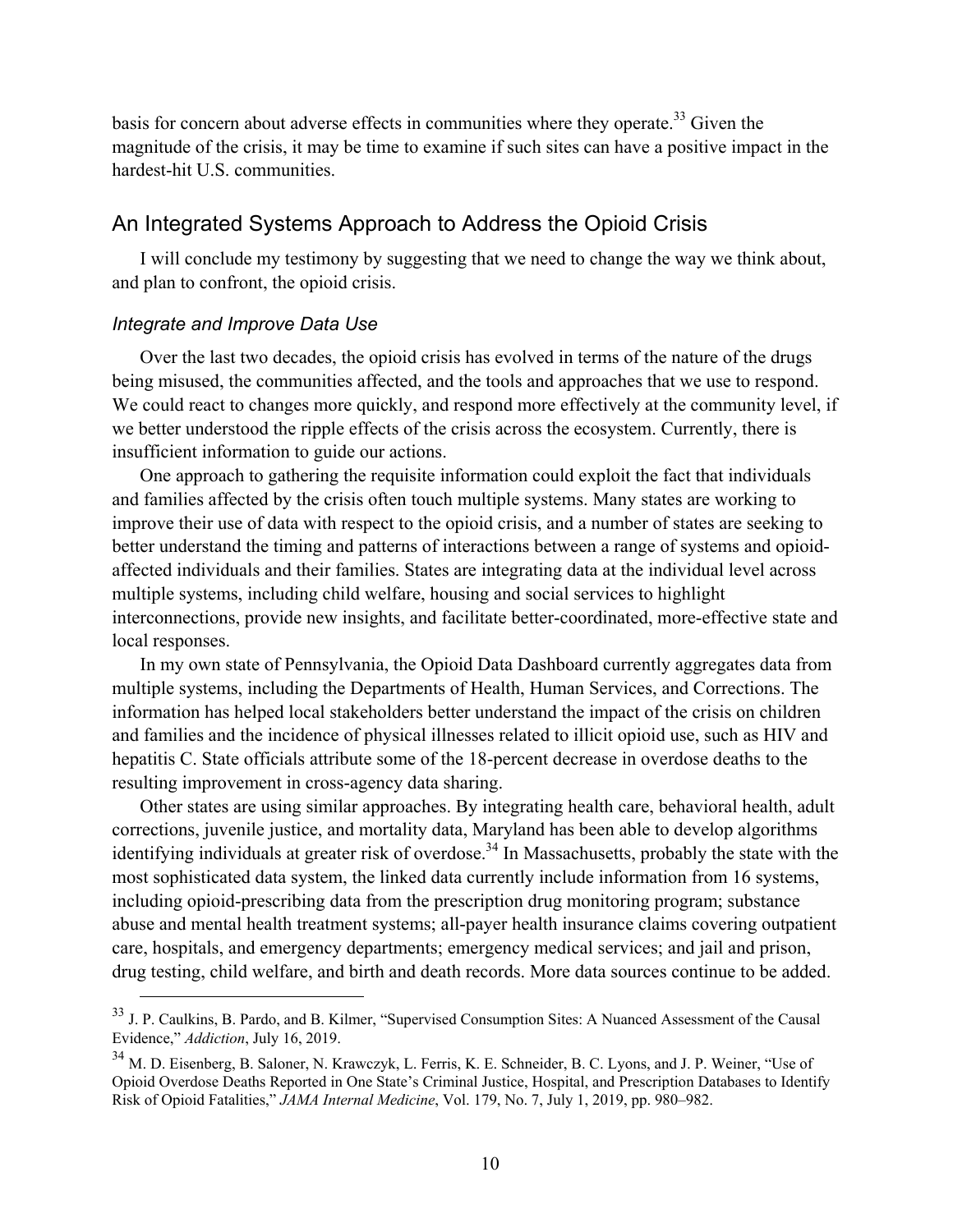Massachusetts now can better estimate the size of the population with opioid use disorder and these populations' geographic locations, as well as the harms they are experiencing. These estimates allow better and more efficient targeting of resources.<sup>35</sup> Massachusetts has also used these data to identify common "touchpoints" for individuals who subsequently died from a fatal overdose—different parts of systems encountered by the individual in the year before their death. Interventions at these points in the system might create opportunities to intervene with individuals before an overdose.<sup>36</sup>

#### *Improve Resources and Guidance to Build Better Data Systems*

Some states might currently lack the resources and expertise to build integrated data systems, but almost all states could use the experiences of Maryland or Massachusetts to begin to develop integrated data systems in a way that generates useful and timely information while also maintain security and privacy. Federal resources and guidance about best practices could enhance the development of these data resources in many states and even facilitate development of regional integrated data sources, such as with prescription drug monitoring programs, to improve regional responses to the crisis.

There are other ways to enhance our currently available information. Over time, we have seen the opioid that is driving overdoses evolve from pain pills to heroin and now to fentanyl and other synthetic opioids. We have also seen increases in other drugs involved with overdoses, such as methamphetamine and cocaine. But overdoses only paint one part of the drug use picture. Data from other systems, such as the criminal justice system, can complement mortality data and enhance our understanding of how illicit drug markets are evolving differently in different communities. This, in turn, can enable better-informed and coordinated responses from the health care, criminal justice, and public health systems.

One example of data use is information from drug seizures and undercover purchases that the Drug Enforcement Administration (DEA) collects and analyzes. These STRIDE/STARLiMS data have been crucial in allowing the DEA, as well as my RAND colleagues and other researchers, to estimate the size of drug markets and assess how they are changing.<sup>37</sup> Because this type of law enforcement information is not uniformly available, some communities might not have timely information about changes in local drug markets. We can help inform local and national responses by ensuring that all communities have comparable information about drug consumption, emerging substances, and other market measures and that law enforcement data are available to authorized researchers.

 <sup>35</sup> J. A. Barocas, L. F. White, J. Wang, A. Y. Walley, M. R. LaRochelle, D. Bernson, T. Land, J. R. Morgan, J. H. Samet, and B. P. Linas, "Estimated Prevalence of Opioid Use Disorder in Massachusetts, 2011–2015: A Capture– Recapture Analysis," *American Journal of Public Health*, Vol. 108, No. 12, 2018, pp. 1675–1681.

<sup>36</sup> M. R. Larochelle, R. Bernstein, D. Bernson, T. Land, T. J. Stopka, A. J. Rose, M. Bharel, J. M. Liebschutz, and A. Y. Walley, "Touchpoints—Opportunities to Predict and Prevent Opioid Overdose: A Cohort Study," *Drug and Alcohol Dependence*, Vol. 204, November 1, 2019.

<sup>37</sup> Bryce Pardo, Jirka Taylor, Jonathan P. Caulkins, Beau Kilmer, Peter Reuter, Bradley D. Stein*, The Future of Fentanyl and Other Synthetic Opioids*, Santa Monica, Calif.: RAND Corporation, RR-3117-RC, 2019.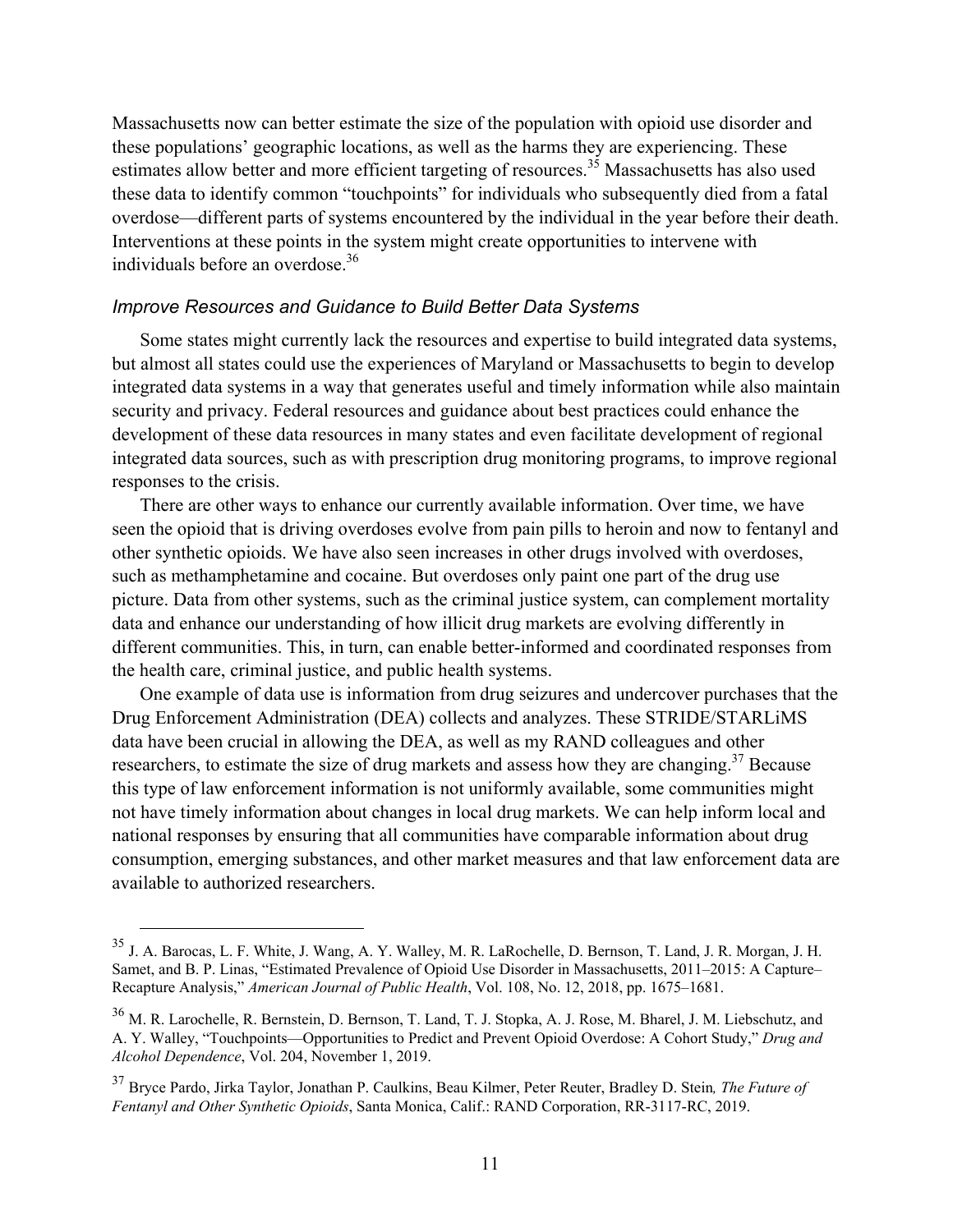Historically, we have also had information about illicit drug markets through interviews of arrestees, in most cases complemented by urine drug tests; these were another critical source of information about how drug markets are changing. However, that effort—the Arrestee Drug Abuse Monitoring program—was discontinued six years ago. Reinstating the program, or some version of it, is critical as the opioid crisis evolves. We are seeing substantial increases in overdose deaths involving nonopioids, such as methamphetamine; and to a large extent, the increase in opioid-related deaths is being driven by substantial fentanyl penetration in a number of states east of the Mississippi. Fentanyl is easy to ship, and there is little to prevent it from swiftly penetrating new communities. If fentanyl in states where the drug now has little presence were to increase to the levels seen in hard-hit states, such as New Hampshire and Ohio, opioid overdose deaths would likely rise substantially. But we have not made the investments in the systems we need to quickly detect and measure such changes.

#### *Invest in Novel Approaches to Data Collection*

A more novel approach, but one that is getting increasing attention, is wastewater testing, which can provide objective information about a range of substances being used in a community that complements information available from other sources. Although not widely used in the United States, wastewater testing for illicit drugs has now been piloted in more than 70 cities in 28 countries, and detecting a range of opioids including fentanyl is now a routine component of Australia's ongoing National Wastewater Drug Monitoring Program.38 The technology is still evolving, but, given its potential to enhance rapid detection of shifts in use of opioids and illicit drugs, Congress could consider funding several pilot efforts in communities whose existing infrastructure can support wastewater testing.

#### *Rethink and Realign to Address Uncertainty*

We will be grappling with the opioid crisis, in multiple instances of its evolution, for decades to come. We will need to commit substantial, sustained resources to curb it, and that commitment will need to evolve as the crisis evolves. Such efforts might be informed by the Ryan White CARE Act, a multipronged, multiple-year response to another public health crisis that our nation has faced: AIDS.

Some of our investments for the opioid crisis will build on progress we have made in reducing access to opioid pain pills, improving pain management approaches, and improving access to and quality of treatment for individuals with opioid use disorder and other comorbid substance use disorders. But we also need to change our thinking to understand that the opioid crisis is an ecosystem. This full perspective drives the need to better integrate the data we have and fill data gaps that remain. Viewing the crisis as an ecosystem underscores the value of better

 <sup>38</sup> Sewage Analysis CORe Group Europe, "Monitoring," webpage, undated; J. W. O'Brien, S. Grant, A. P. W. Banks, R. Bruno, S. Carter, P. M. Choi, A. Covaci, N. D. Crosbie, C. Gartner, W. Hall, G. Jiang, S. Kaserzon, K. P. Kirkbride, F. Y. Lai, R. Mackie, J. Marshall, C. Ort, C. Paxman, J. Prichard, P. Thai, K. V. Thomas, B. Tscharke, and J. F. Mueller, "A National Wastewater Monitoring Program for a Better Understanding of Public Health: A Case Study Using The Australian Census," *Environment International*, Vol. 122, January 2019, pp. 400–411.